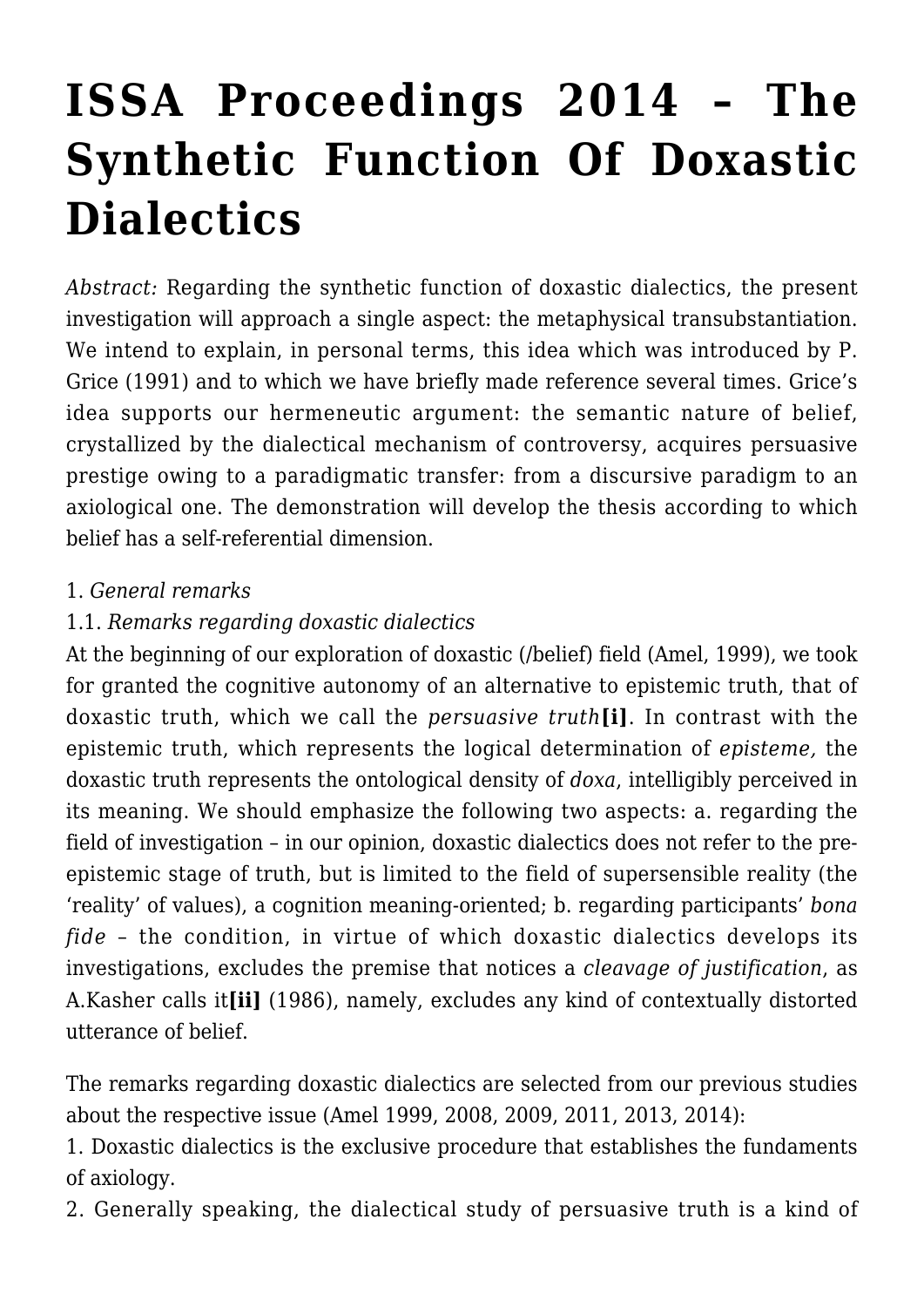semantic logic, trying to explain how to determine the doxastic meaning.

3. The semantic logic compatible with the doxastic field is based on a rational procedure that follows, in hermeneutical terms, the process of *understanding* (the meaning), not *knowing* (the truth).

4. From the philosophical point of view, the rationality of the meaning investigation is pursued dialectically in both senses of the concept of 'dialectics':

a. 'dialectics' as *antithetic* reasoning, challenging the subjects' cognitive intentionality;

b. 'dialectics' as a *formative* process, during which the pragmatic subjectivity gets phenomenological dimension.

#### 1.2*. The goal of the present investigation*

1. The investigation has in focus the *synthetic mechanism of doxastic/belief dialectics*.

In the first study about doxastic dialectics (Amel, 1999), we have mentioned three theoretical functions of doxastic (/belief) dialectics: the dissociative, the justificatory and the synthetic function.

2. Having in view the subjective and rhetorical involvement of the persuasive truth, we find profitable to approach the 'rationality' of doxastic thinking in phenomenological terms. With Husserl, *belief is a thetic act*, namely a 'speech act' in consciousness. Phenomenology acknowledges the cognitive priority of belief (Husserl, 1931: 301), a definition that supports our dissociative approach. From cognitive point of view, the dissociative function proves its importance, because it establishes cognitive intervals between *belief* – an idea posited in consciousness, *doxa* – the conceptual representation of the respective idea of value in reason, and *opinion* – corresponding to the discursive, namely the contingent form of belief. In our previous studies the attention was especially focused on the mechanism of decidability in doxastic dialectics, by demonstrating that the justificatory procedure requires operations on the three levels mentioned above.

3. The present investigation, which has in focus only the synthetic mechanism of doxastic/belief dialectics, will approach a single aspect: the *metaphysical transubstantiation.* We intend to explain, in personal terms, this idea which was mentioned by P.Grice (1991) and to which we have briefly made reference several times. Initially, the concept of *metaphysical transubstantiation* gave us the possibility to offer a general explanation of the *dialectical* mechanism of *doxa*. Grice's idea supported our hermeneutical argument: the semantic nature of the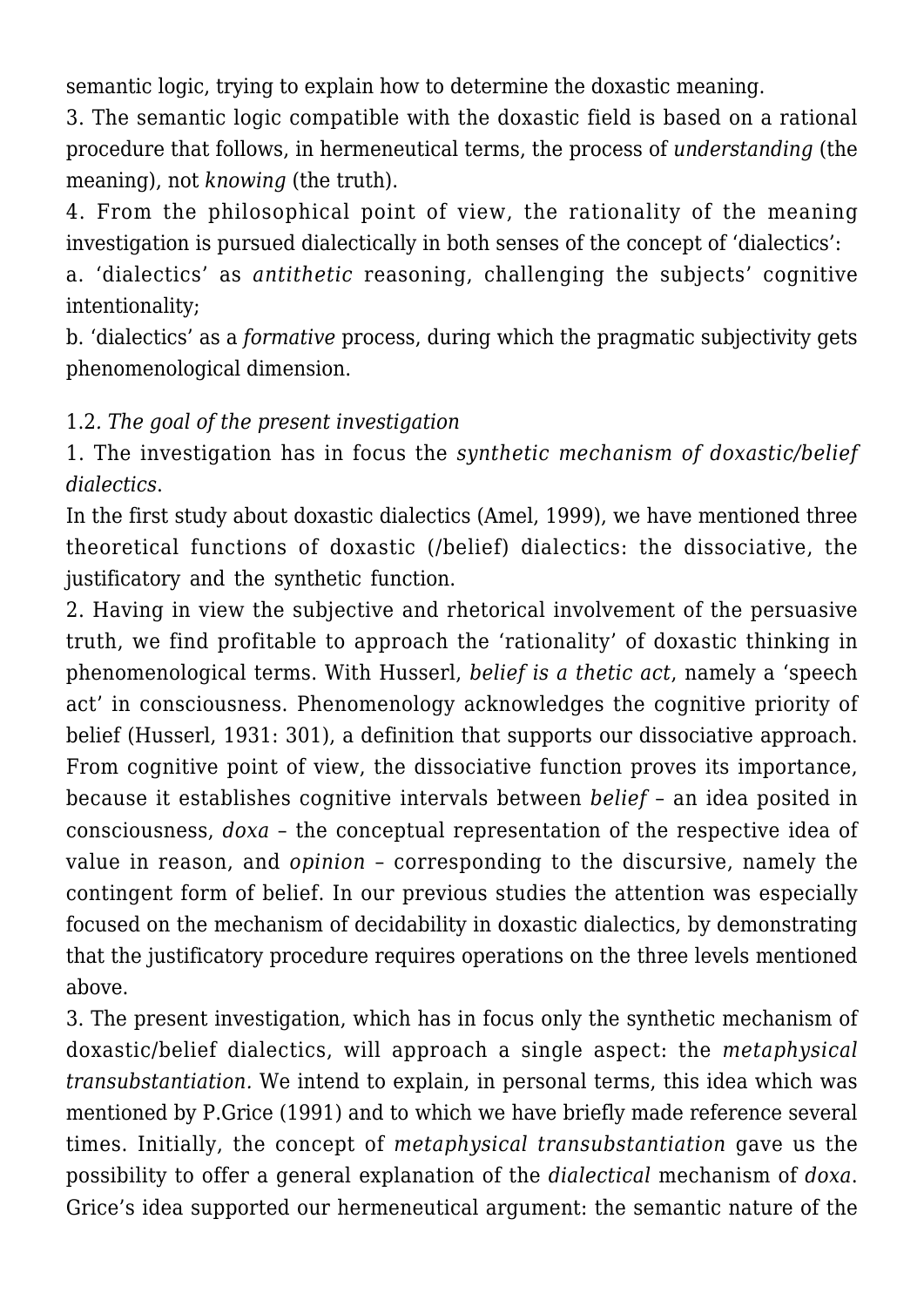'truth' of beliefs, structured by antithetic rationality, gets persuasive prestige owing to a paradigmatic transfer: from a pragmatic paradigm to an axiological one. Due to the phenomenological perspective in which our enterprise approaches the doxastic dialectics, the concept of metaphysical transubstantiation will be treated inside the laboratory of the hermeneutical synthesis, which is the human consciousness. The metaphysical transubstantiation becomes the explanatory key of the meaning enquiry of beliefs, by revealing the rationality of the hermeneutical mechanism.

4. For a comprehensive understanding of the doxastic rationality, our demonstration will develop the thesis in conformity with which *belief has a selfreferential dimension.* During doxastic dialectics, subjectivity acquires cognitive dimension, progressively becoming conscious of it. In phenomenological terms, subjectivity represents the *origin* of the thinking activity. It holds the power of translating the sensitive matters into intelligible ones. The beliefs' contents, experienced and assumed by the subject/the speaker in his consciousness, represent thetic acts (acts in consciousness). The reference to the metaphysical transubstantiation supports the phenomenological explanation of the MORAL OBJECT**[iii].** During the doxastic dialectics beliefs acquire 'objectivity'. If Grice's concept regarding metaphysical transubstantiation is conceived 'in extenso', the cognitive dialectics – meaning oriented – goes through more than one operation of cognitive synthesis. The self-referentiality of belief is finally crystallized in the form of the MORAL SUBJECT (=self-consciousness), ontologically reoriented. 5. The deep logic of belief dialectics explains the dynamics of self cognition.

#### 2. *The beliefs' structure of forces*

# 2.1. *Belief as a speech act*

Looking backwards, to reach the origin of the force of belief, we discover the "pragmatic dimension" of beliefs/ opinions, in conformity with which we are entitled to say that beliefs have performative force. Two aspects are important to be mentioned: one regarding the subject who expresses his beliefs (/utters his opinions), and another regarding the dialog partner to whom the belief is confessed. In the pre-epistemic stage, the function of dialectics is to demonstrate that the affirmations contained by the subjects' beliefs are correct.

# (1)

I think/ my impression is this child is well developed for his age.

When beliefs refer to a supersensible reality (the substance of values), a normal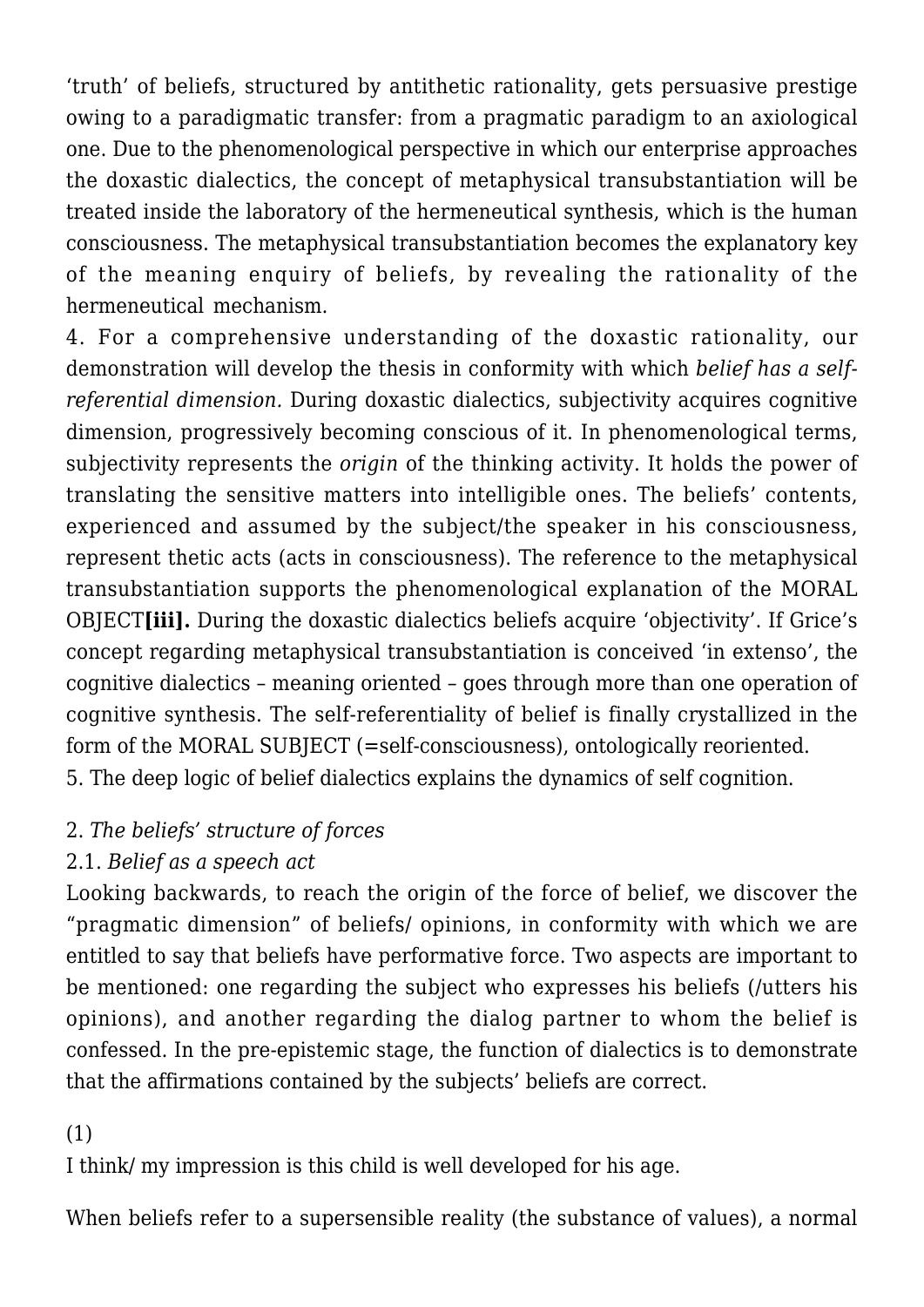subject is extremely careful to justify his position as a locutor, and to explain the partner and to himself what reason he has to affirm a certain opinion about a moral reality. He is ready to offer explanations that could support his utterance.

(2)

– (I believe) this boy is very wise: Do you know what he once said to me? Errando discitur!

– He knows Latin?

– I am wondering less he is using Latin aphorisms – to give himself airs -, but it is astonishing to see a child reflecting about his own behavior, trying to improve it … etc.

The self-referentiality of the utterance that contains a belief is explained by the subjective dimension of beliefs. We plead for an interpretative power of subjective thinking which is governed by both pragmatic and introspective rationality. A rational speaker, conscious of the Principle of Uncertainty characterizing doxastic thinking, becomes responsible for what he says. The speaker is a problematizing subject. His thinking, antithetically**[iv]** developed, engenders a self-reflective attitude. His words are oriented towards his own mind in order to measure the extension of the meaning he intends to formulate. As we have already mentioned: with Husserl, belief is a thetic act, namely a 'speech act' in consciousness. The dissociative function of dialectics stimulates the subjective reflection.

(3)

– This child knows very well what he wants: he has personality.

– You think personality means to be voluntary, self-willed or obstinate ?

– I have said: he knows what he wants.

– In my opinion, personality means to have power of discernment.

– You mean moral personality, but there are people who have pragmatic personality.

In an axiological dispute, the subject's cognitive intention is stimulated by the partner's discursive position, helping him to clarify his own thoughts. The 'ideal reality' of axiology becomes the object of a moral reflection, during which consciousness assumes the sense of this 'reality' by self-reference. We call the respective cognitive act – moral reflection, an inner experience, deprived from ethical involvement. The original power of self-reflection becomes performative: *cogito ergo sum ergo loquor.* That is our definition of *belief* (see Amel, 1999). The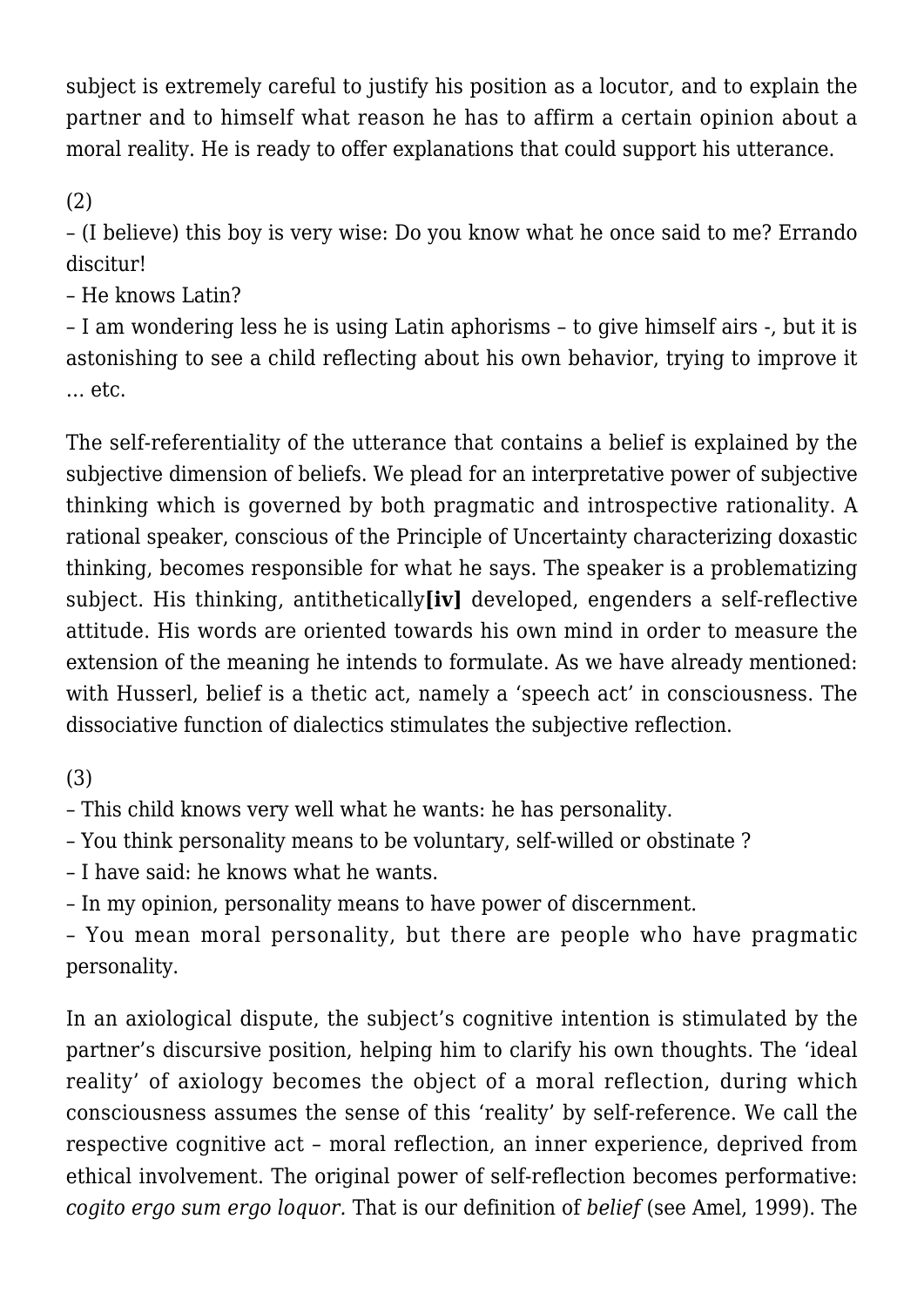premise of the self-referentiality of beliefs motivates the conclusion that beliefs, as acts in consciousness, assure the original burst of languge**[v].**

It is insufficient to say: 'beliefs' affirm that and that'. The subject's selfreferentiality engenders the subject's will to manifest himself and to 'impose' the meanings of his words on the dialogue partner. *Any belief has the intention to utter a verdict,* which means that beliefs have the illocutionary force to institute reality, a reality that should be followed or avoided. The illocutionary force of expressive acts is not contested, but their validity is. While during epistemic dialectics the Principle of Rationality requires proofs which can validate the referential route of a verdict, during doxastic dialectics interlocutors appeal to semantic/ hermeneutic proofs, an enterprise which is not deprived of rationality. Hermeneutics can justify the subjective authority to promote a sense by four such proofs: original, paradigmatic, normative, generative**[vi].** In our prior studies about doxastic dialectics, we have developed some of them.

# 2.2. *Dialectical proofs within doxastic cognition*

a. The *original proof is given* by the *self-referentiality* of the belief-speech act. 'To assume a sense' in consciousness means to promote a sense – by the 'authority' of being experienced in one's own mind.

b. The *paradigmatic proof* is given the moment the principle of Uncertainty calls upon a Principle of Transcendence, when the self-reference of belief is raised to a categorical position, able to prepare its conceptualization. The doxastic conceptualization is a synthetic (or constitutive) operation, having a justificatory target. By arriving at this stage, the role of dialectics is to raise the dispute up to the metalanguage level (see the above example: 1 vs. 2, 3), in order to consolidate the paradigmatic grounds of believing by or in axiological categories. During this process the MORAL OBJECT may find its determination:

(4)

– What do you mean by *being wise*, with reference to a child? What do you precisely mean by *wisdom*?

The moral object becomes the *doxa's a posteriori referent.* The interval engendered by the dissociative function of dialectics between *doxa* and *belief* is temporarily recovered, due to the validity of paradigmatic proofs; but their validity is only probable. Doxastic dialectics is a creative not a regulative process.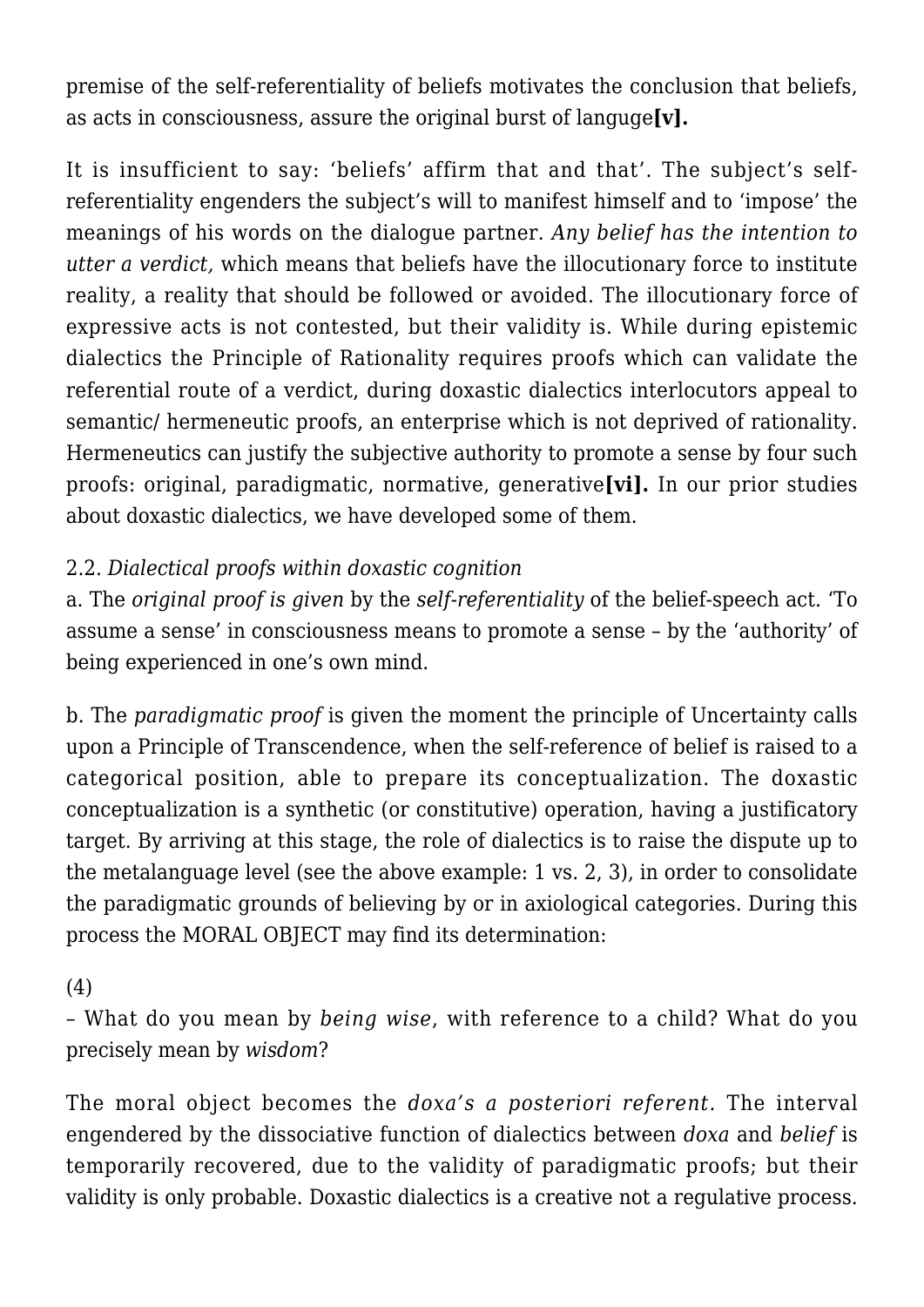It is language dependent, and the *persuasive truth* remains a question of permanent meaning inquiry**[vii]**.

c. The *normative proof* was less mentioned by us in our previous studies regarding doxastic dialectics. All the hermeneutic investigations that support the logic of doxa, namely that of the 'persuasive truth' of values, are normatively oriented. Categorical proofs extend hermeneutics by many associative operations, including even an inquiry of *Zeitgeist*. At this stage, doxastic dialectics tries to consolidate the axiological hierarchy, universally valid.

d. What we mean by *generative proof* will be explained in the following chapter.

# 3. *Metaphysical transubstantiation*

# 3.1. *Grice's argument*

Grice's idea concerning the metaphysical transubstantiation is an argument in favor of the *metaphysical objectivity* of values (Grice 1991: 35). It represents the procedure for the redistribution, but not the invention, of properties. For example – properties accidentally meant for *humans* become essential properties of a new psychological type called *persons* (cf. idem, 114).

Grice's argument concerning the metaphysical transubstantiation corresponds to what we define as being the *paradigmatical proof*, an argument regarding the axiological consciousness of a (speaking) subject. The way Grice demonstrates the objectivity of values is equivalent to our interpretation of the MORAL OBJECT, a transfer from a pragmatic quality into a phenomenological dimension of belief. Because belief is a cognitive act in consciousness, self-referentiality gets rational authority, able to validate the grounding arguments of value**[viii]**. Our *original* and *paradigmatic arguments* represent the objectifying terms of belief, and they drive dialectics toward its semiotic stage. The process could be equated to Grice's *finalist* arguments. From this perspective, his demand for absolute values becomes rational. See the stages of metaphysical defense, established by Grice:

1. (There are) cases in which a value concept … is attached originally, or *directly* to a given bearer;

2. If the concept of value is to be authentic and not merely 'Pickwiking' in character, then it is required that it be supported by a kind of finality which extends beyond the 'overlap' with a mechanistically substitutable finality;

3. That metaphysical house-room found for the notion of absolute value is a *rational demand* (cf. Grice, 1991:116-117).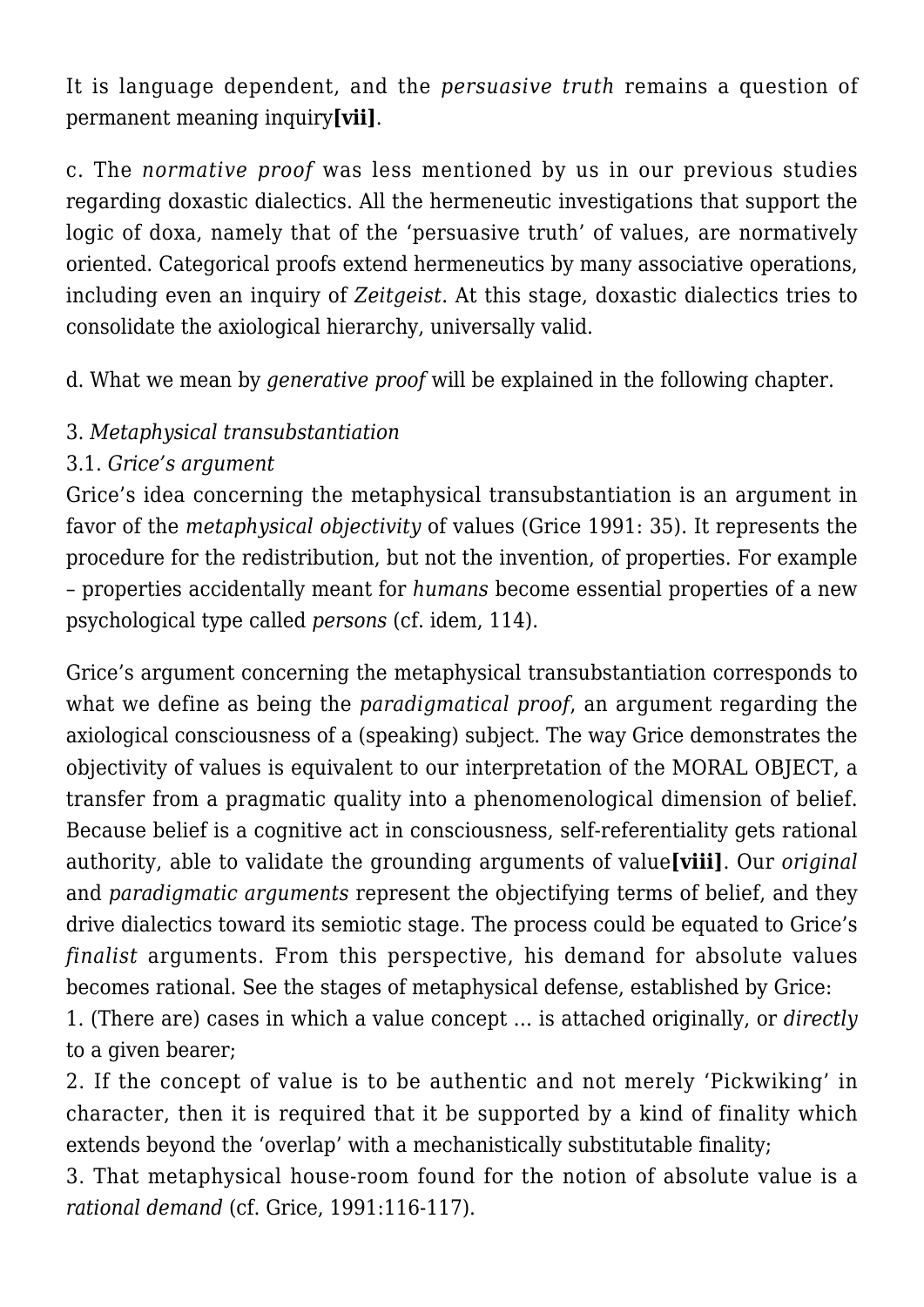# 3.2. *The two levels of metaphysical transubstantiation*

With Grice – who is looking for a proof that could support the objectivity of value – the metaphysical transubstantiation represents the transfer from *humans* to *persons.* In our interpretation, the relevance of that proof is *moral*, by its power to objectify the inner sense of human consciousness.

The 'persuasive truth" of supersensible reality could not be proved other way than by making it intelligible in the form of a conceptual synthesis. From a phenomenological point of view, the cognitive synthesis passes through two levels of metaphysical transubstantiation: conceptual (an axiological category) and semiotic. Actually, there is more than one operation of transubstantiation: the axiological/ moral sense→ the sense of the self →the sense of *human condition*→ the *existential* sense, culminating by a semiotic expression. From a comprehensive perspective about belief, the target of doxastic dialectics is not limited to the stage when the moral content is *objectified.* The MORAL OBJECT is transubstantiated into a MORAL SUBJECT (=the self-consciousness), which represents the becoming reality/ object of the *self. The deep logic of belief dialectics explains the dynamics of self cognition*. The rationality of this type of cognition, which examines a dynamic 'object', is given by a *generative proof.* Therefore, in this subchapter we shall extend the explanation in this direction.

a. The *metaphysical transubstantiation* opens two dialectical movements, such as we have mentioned at the beginning of our commentary: one, trying to establish the clear conceptual definition of axiological ideas, and another, during which the formative impulse of consciousness is triggered. In both these directions, the subjects crystallize in their consciousness the conditions for a better evidence of self-referentiality. The synthesis of the *moral objects* (axiological ideas), could be considered, in Grice's terms, a *rational demand*, in conformity with which the subjectivity becomes a *moral person*.

The major difficulty in bringing paradigmatical proof begins when the metaphysical transubstantiation acquires phenomenological dimension. This is the moment when the categorical sense of a value is acquired by subject's consciousness. The paradigmatical proof is a dilemmatic moment. The moment of doxa's conceptualization opens the "inner infinity of the dialogue", as Gadamer said, actually a metadialogue. During the metadialogue, the dialogue partners try to settle the semantic difference between similar concepts, having in view that each of them is relevant for a different level of consciousness (psychological vs.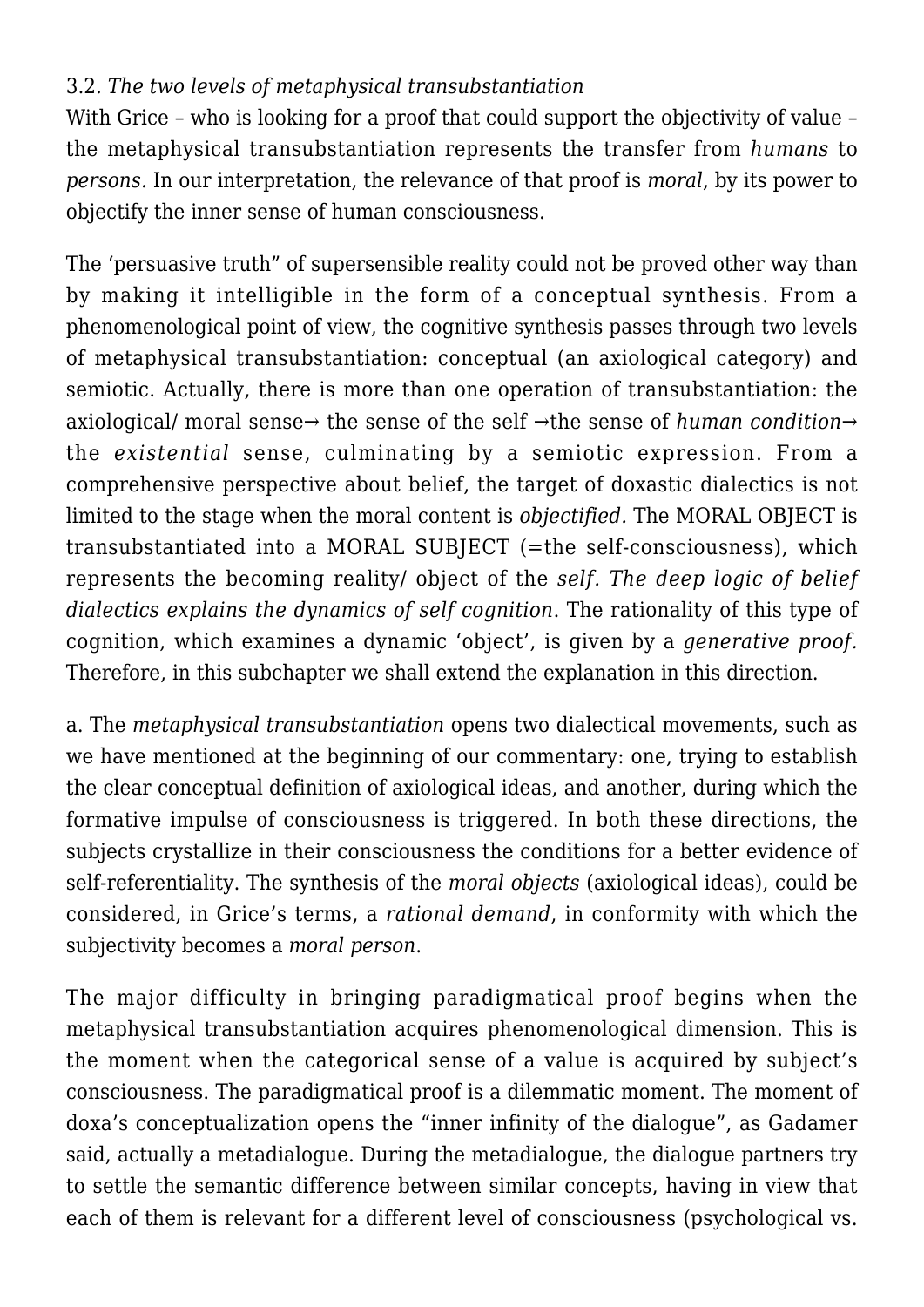spiritual; temperamental vs. spiritual etc.)

(5)

What is the difference between *pride* and *dignity*?

What is the difference between the *polemic inflammation* and the *intellectual passion?*

Etc.

The correct conceptualization of doxa is hindered by frequent hesitations with reference to particular situations. In the collective mentality these metadialogues are considered 'semantic exercises', but actually they are phenomenological tests. Due to the conceptual oppositions displayed during doxastic dialectics, the subjects' moral reflection establishes level oppositions – in usual terms called "values hierarchy" -, helping to crystallize the structure of the *self.* The subject, in his hermeneutical inquiry, should be prepared to avoid social prejudices, which are very 'persuasive', because otherwise the hermeneutical effort would be deprived of moral relevance.

(6)

In the Romanian public mentality, deeply infused by a specific skepticism, called *băşcălie* (a kind of Engl. *tongue in cheek*), a self-controlled responsible person is qualified as an idiot, a conformist fellow.

Doxa, as a concept, represents the linguistic shape of the supersensible object of value, the *idea* that this concept should name. Frequently, doxastic concepts are mistakenly defined, even mixed up with *dogma*, because of a lack of clear distinction between philosophy and ideology. For a correct definition of the value ideas, doxastic dialectics opens its large field of debates, all trying to consolidate the moral and spiritual representation of life**[ix]**.

b. Generally speaking, the metaphysical transubstantiation has spiritual fundaments. Subjectivity is a moral agent, having the power to spiritualize the life people live in. The effort to establish the clear inventory of abstract concepts has more than a "logical" target, that of offering authoritative arguments for individual definitions.

# (7)

When we are listening to Beethoven's 5th Symphony, the following question may be asked: Does it express a *Teutonic/ heroic feeling* or does it open a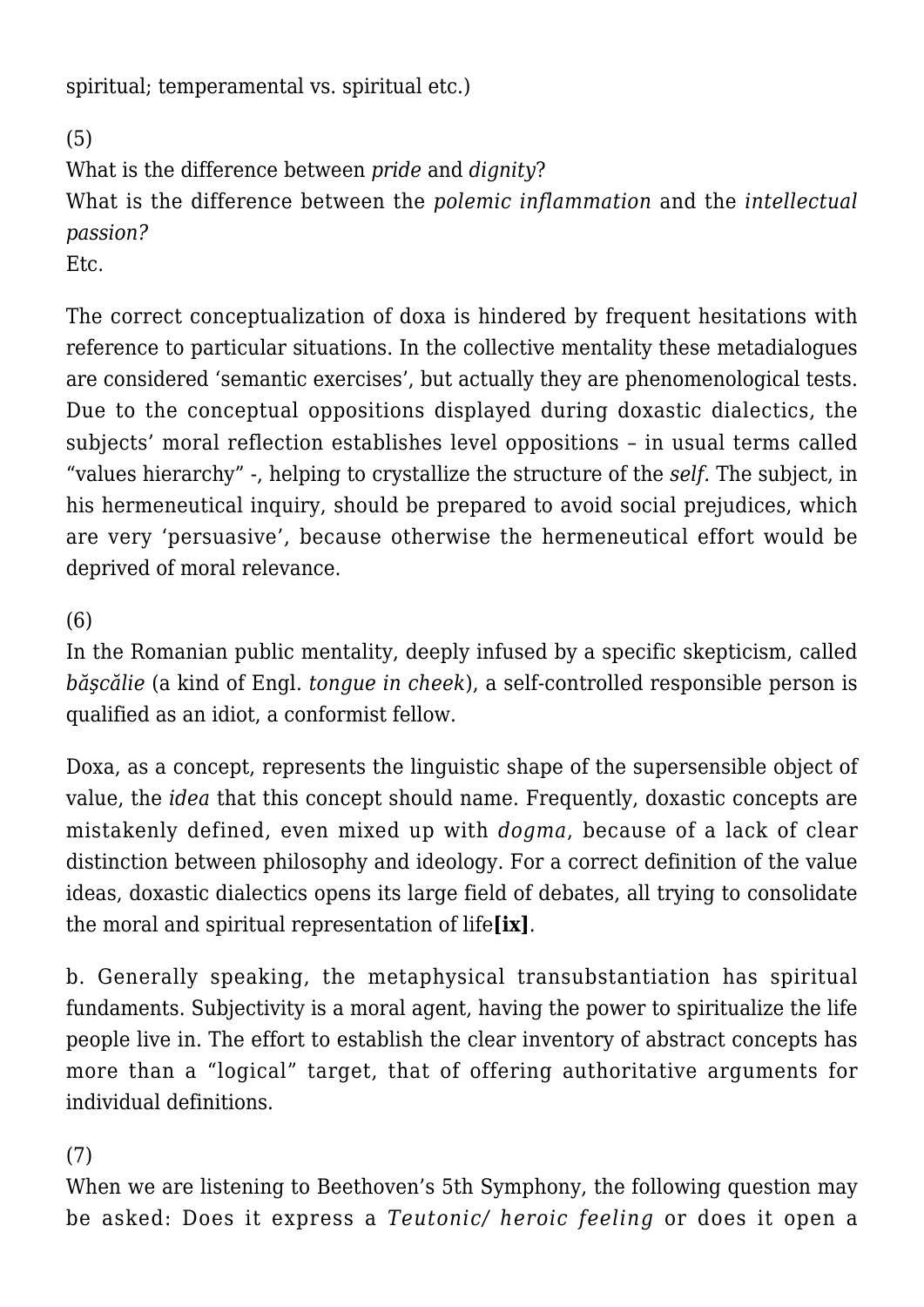*metaphysical/sublime vision*? The real question regards the two opposite concepts, the meaning of which is developed in mind.

The formative structure of consciousness is intentionally SELF-oriented. The MORAL OBJECTs become the inner objects of reference, due to which the MORAL SUBJECT finds its structural fundaments and acquires objectivity. The world of the Ego is in continuous extension. The moral becoming is looking for a *sense*/ a direction in life. There is a natural tendency to get an answer to the big existential mystery, a cognitive process that includes the art / the entire human creation into it. The art productions are considered the *generative proof* of believing, the highest step of understanding, inside which the consciousness is crystallized in a symbolic vision. The figurative meanings associated to each name of contiguous objects represent only the beginning. The human language reflects this tendency:

#### (8) *Bridge, door* or *window, circle, light and darkness, different animals etc.*

These examples are part of long series of symbols to which the mythical thinking makes reference. Subjectivity is cognitively troubled to decode the language of life, as the poet said: to read the world and to understand it. *'To read the world*" by inventing scenarios, allegories, cryptograms, etc., means to find an interpretative language that has *generative power*, due to which doxa extends its moral dimension. The human "second play" is the symbolic form which concentrates the idea of the human condition and in which the contiguous first game (= the everyday life) reveals its meaning.

The formative power of subjectivity was largely debated by art criticism. Cassirer's *Philosophy of Symbolic Forms* offers the best argument of what we define as the *semiotic transubstantiation* of axiological universe. The Romanian philosopher, Gabriel Liiceanu, begins his complex analysis of the semiotic nature of art productions with a definition of the *symbol* in the same terms we have explained the metaphysical transubstantiation. "Each general consideration regarding symbolic productions is compelled to consider the double foundation of symbolic work in the human mind: *the need to visualize the abstract and the need to transcend the visible"* (2005, 7). In the same book, we have found an argument regarding the objectifying function of the symbolic forms. The artist, by his introspection, is able to instantiate the inner perception. G.Liiceanu, based on the book of Börsch-Supan/Jähnig, *Gaspar David Friedrich*, München, 1973, p.14, says: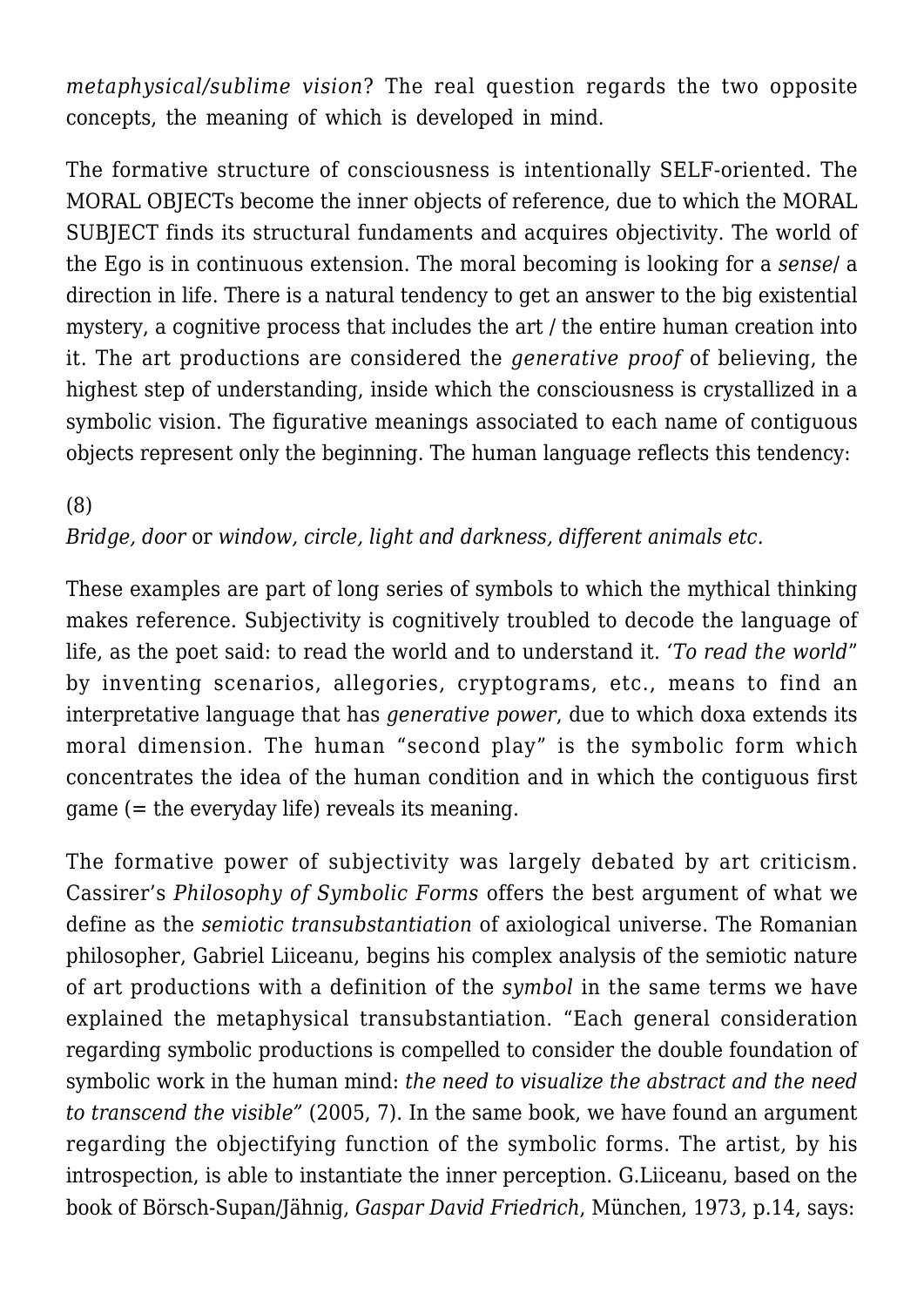(9)

The problem in these pictures isn't what the characters, hypnotized by the horizon, actually see, but what we see, looking at them. And we see what Friedrich says: 'The look which transpierces the profoundness of the landscape is turning back towards the inner self' (of the person who is looking, and whom we see from behind) (p.190).

A superficial explanation may say that the metaphysical transubstantiation leading to symbolic forms is due to a linguistic transfer: from a referential (literal) language to a semiotic (figurative) one. From cognitive point of view, the symbolic forms wrap up the beliefs in such a way that the deep vision receives ontological substance. The synthetic power of symbolic forms has several degrees of concentration, in conformity with the subject's cognitive clear-sightedness. The most important thing that occurs during the semiotic transubstantiation is the creative effort to reach the level of exemplariness. The metaphysical transubstantiation is part of a subjective dynamics, governed by the same principle of rationality which, during the epistemic process of the *creation of theoretical models*, affirms: the 'theoretical model' should be consistent (in our terms "relevant"), *exhaustive* ("comprehensive") and *simple* ("concise").

It is the moment to remind what L. Hjelmslev said (1947:11) referring to the goal of a scientific theory: "*The aim of a theory* is to elaborate a procedure in conformity with the principles of the theory … The description shall be *free of contradiction* (self-consistent), *exhaustive*, and as *simple* as possible." (p.11)

The *generative proofs* offer the authority or stand under the authority of an interpretative key – a doxastic archetype. The semiotic force of a doxastic archetype is the result of a gradual synthesis operated within the moral contents.

#### 4. *Conclusion*

The synthetic function of *doxastic dialectics*, more than the other two -dissociative and justificatory, assures the *ontological fundaments* of ethics and aesthetics. The moral sense represents an immanent condition of beliefs, their ontological density. A comprehensive view about Grice's concept allows us to see in the process of the *metaphysical transubstantiation* the formative will of subjectivity to get an integrated vision of life. The inner necessity of the Ego to crystallize its *self* represents the cognitive challenge of man's consciousness. In creating a virtual image of human condition, the subjectivity has the power to project, in conceptual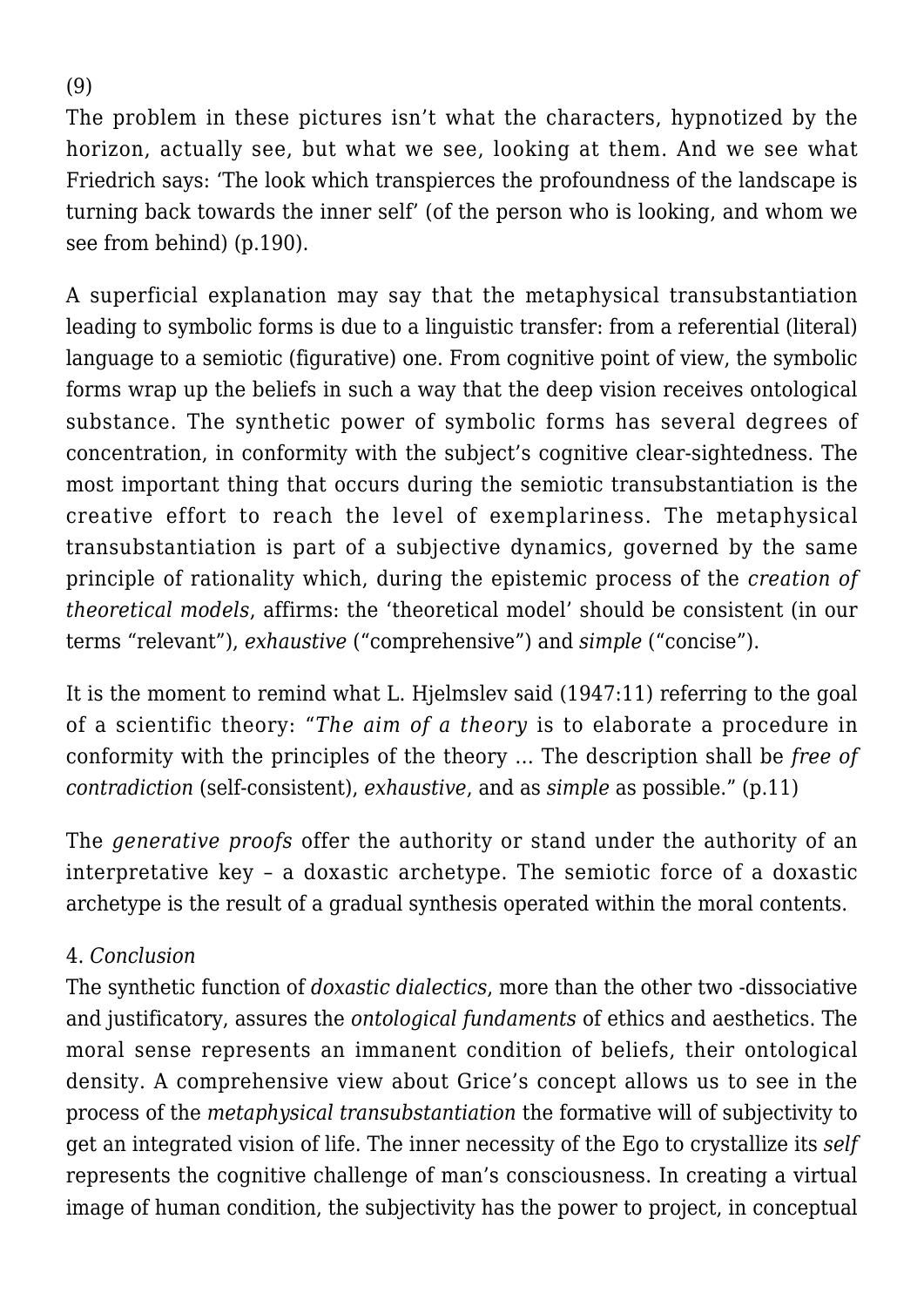and semiotic forms, a 'reality' of a second degree.

#### 4.1. *Belief as a reason to adopt a certain attitude (social or metaphysical)*

This seems to be a pragmatic axiom. If we reopen the commentary about the beliefs' structure of forces, the 'rationality' of the projecting power of beliefs becomes obvious (a *persuasive truth*).

```
(10)
```
"I believe in the power of ideas to change things" (M.Dascal's saying, in G.Scarafile, 2010: 18).

From philosophical perspective, Marcelo Dascal's saying and many similar formulations emphasize the point where beliefs and behavior are connected: *I believe (my belief is): ideas (beliefs) have force.*

The transubstantion of the pragmatic sense into the moral sense/object represents only the beginning of a complex synthesis of the *moral subject* (=the 'object' of self consciousness). The competence of subjectivity to establish a clear definition of values and their hierarchical disposition is part of the becoming process of the self. The *final cause* of self consciousness is to be able to refer to oneself as being a *categorical* instance looking for a *sense* in life, for a direction, for a correct, *ethical* action.

The opposition *moral object vs. moral subject,* presented above, is not identical with Grice's opposition *human vs. person*, but represents a cognitive extension of Grice's *rational demand.* The cognitive gain, offered by the synthetic function during the double *metaphysical transubstantiation*, emphasizes the power of subjectivity to be the 'point' of an active articulation of thinking. One should not neglect that the synthetic function of doxastic dialectics has normative consequences. After a serious confrontation between generative and normative proofs, the MORAL SUBJECT acquires ethical legitimacy. Whether this legitimacy is disputable or not is another theoretical/ philosophical problem.

# 4.2. *To read the world and to understand it*

This is an intuitive remark of spontaneous hermeneutics. With this formulation we are in the neighborhood of the Heideggerian hermeneutics, which was the point of departure of the approach we have chosen regarding doxastic dialectics.

Our argumentation in favor of a progressive abstraction of doxa, encourages the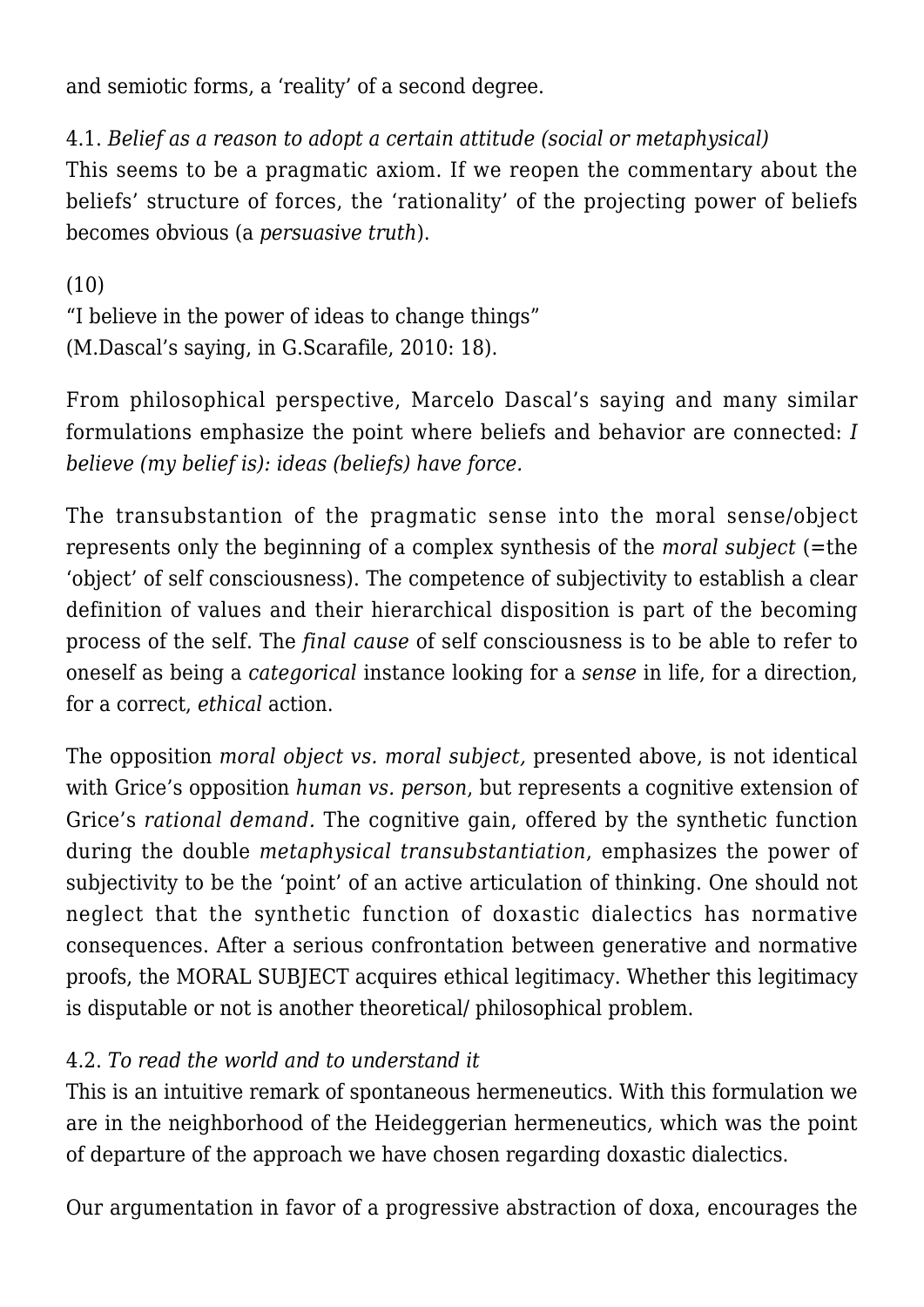idea that the laic hermeneutics of beliefs is a 'rational' way to follow the persuasive truth. An interesting similarity between the laic hermeneutics of doxa – developed by us through several metaphysical transubstantiations – and the hermeneutics of sacred texts supports the same conclusion. See the way the Judaic hermeneutics explains the meaning of the sacred texts:

The Judaic hermeneutics of *Torah* (the *Bible*) establishes four methods of interpretation, all united under the acronym pardas: *pshat* – plain (interpretation), *remez* – allusive (a kind of 'intertextuality'), *drush* – homiletic and sod – esoteric**[x].**

# NOTES

**i.** The conceptual power of the syntagm persuasive truth hit us while reading Parmenide's Poem (I, 28-30): "You must hear about all things, both the still heart of persuasive truth, and the opinions of mortals, in which there is no true conviction."

**ii.** "There is a cleavage of justification. The speaker may be asked both for the grounds of his belief, that what he has asserted does hold, and for the reasons he has had for saying what he believes to be the case." (Kasher 1986: 286). See also Amel (1994). Pragmatic reasons (such as the cleavage of justification), and especially phenomenological ones determine us to mention the theoretical importance of the dissociative function of doxastic dialectics (Amel, 1999) (see further on).

**iii.** This is the moment of intersection between pragmatics and phenomenology. Due to this intersection, the philosopher establishes the point where the argumentative intentionality is related to cognitive intentionality (see here the phenomenological concept of intentionality: "It belongs as a general feature to the essence of every actual cogito to be a consciousness of something" Husserl, 1931:119) The inner experience of meaning becomes a rational entity – an OBJECT – for/in consciousness.

**iv.** The antithetic thinking is a structural function of both rationality and perception. See Gadamer's remark about Socrates' art of conversing: "an exercise of thinking in opposites" (198o: 93). See also the eloquent title of Jacqueline Sudaka-Benazéraf's book about Paul Klee's illustrations to Voltaire's writings, Car le blanc seul n'est rien.

**v.** "Language is the house of Being/ Die Sprache ist das Haus des Sein" (See Heidegger, Humanismus, 1957: 24; 1959:166). Cf. Heidegger (1976: 313): "Im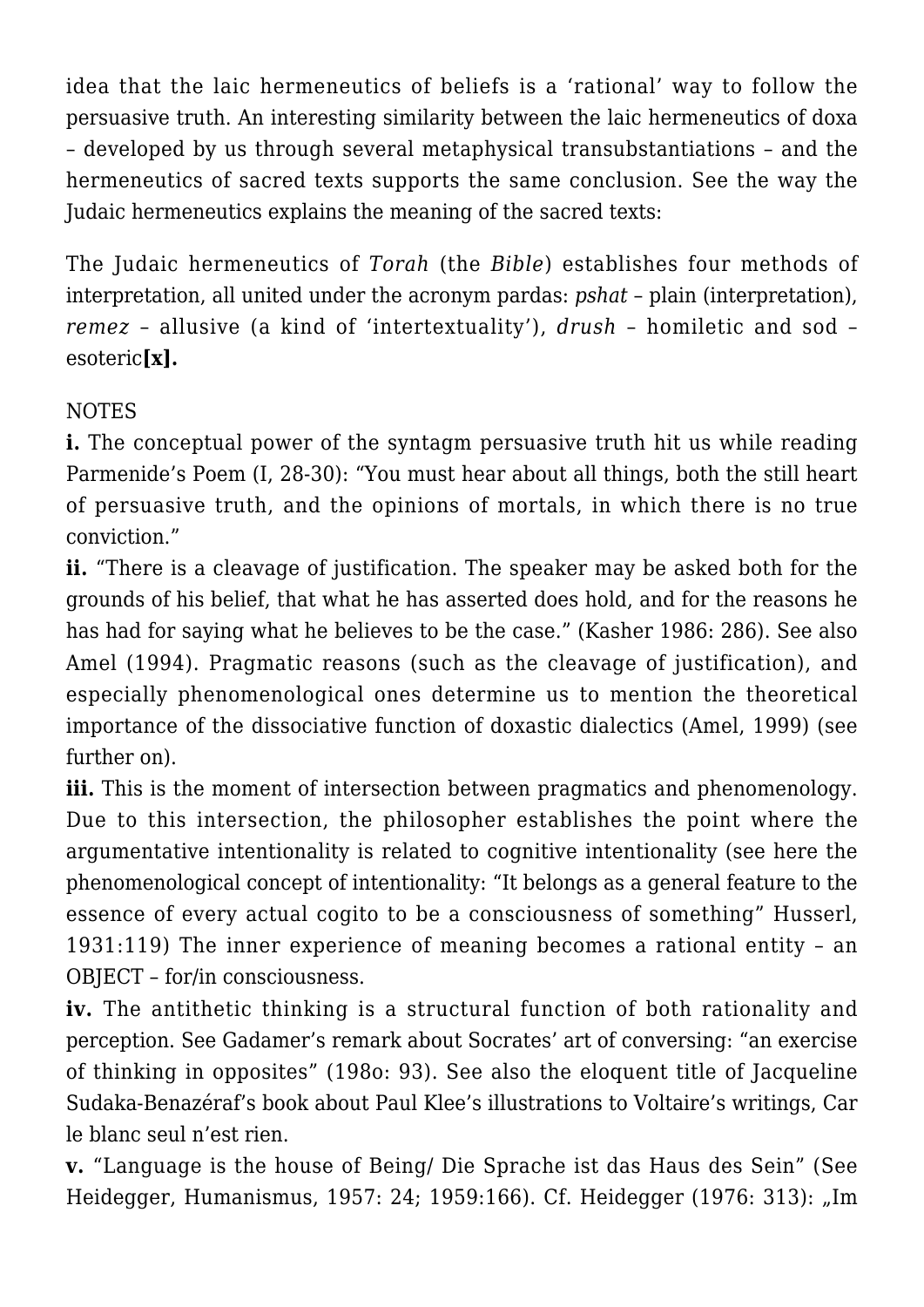Denken das Sein zur Sprache kommt. Die Sprache ist das Haus des Seins. In ihrer Behausung wohnt der Mensch."

**vi**. In this theoretical context, generative is meant in Chomskian and not Aristotelian sense (See the Aristotelian four causes of a phenomenon: generative, formative, final and material).

**vii.** "There is a productive ambiguity, the multiplicity of interrelated aspects of meaning, which articulate the field of knowing" (Gadamer, 1980: 111). See also: Gadamer's interest regarding the Platonic turn to discourse (idem), Gadamer's affirmation "le dialogue en tant que démarche herméneutique" (1976: 229), and Gadamer's general idea about the "inner infinity of the dialogue".

**viii.** The cognitive power of self-referentiality can be proved by Heidegger's affirmation regarding the foundational position of subjectivity: "Die Subiectivität ist die wesenhafte Gesetzlichkeit der Gründe, welche die Möglichkeit eines Gegenstandes zu reichen kann" (1977: 137).

**ix.** "Inevitably, a doxastic philosopher is a prisoner of language. The provisional scheme of interpretation (when opinions are delivered) cannot overcome the argumentative ability of the thinker, and, consequently, the "persuasive truth" is frequently obscured by preconceived meanings that are associated to basic concepts" (Amel, 1999: 11). See also: Gadamer's philosophy concerning the hermeneutical circle (1976, 1977).

**x.** HaRav Menahem Hacohen, Introduction, (1996: 5). See also: "What is common to all the faces of Torah is their beauty, which gratifies those who want to enjoy the fruits of the tree of knowledge and breathe the flavor of the pardes of Torah" (idem).

#### REFERENCES

Amel, R. (1994). Relevance and justification. *Semiotica*, 102, 1/2, 71-88.

Amel, R. (1999). Doxastic Dialectic. The Persuasive Truth. *Revue Roumaine de Linguistique*, XLIV (1-4), 3-12.

Amel, R. (2008). Sign Systems – Reference Systems. Kodicas/ Code, 31 (1-2), 59-68.

Amel, R. (2009). To Use Signs vs. to Invent Signs. In Eero Tarasti (Ed.), *Communication: Understanding/ Misunderstanding. Proceedings of the IASS/AIS* (I, pp.33-43). Tartu: Greif.

Amel, R. (2011). The Probable and the problem. In F.H.van Eemeren, B.J.Garssen, J.A.Blair and C.A.Willard (Eds.), *Proceedings of the Seventh International Conference ISSA*, (pp.9-17). Amsterdam: Sic Sat.